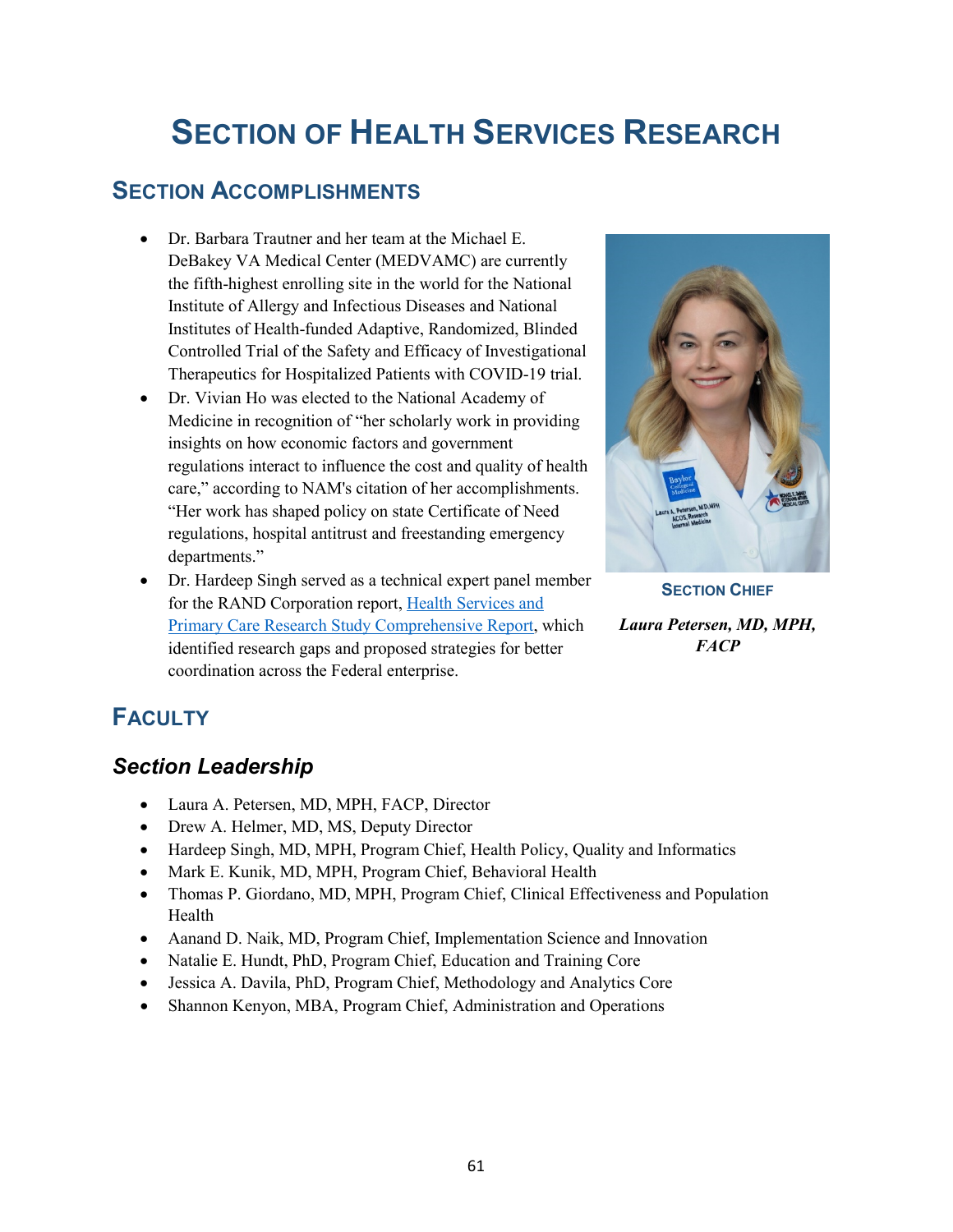# *Faculty*

# *Primary Faculty*

**Professor**

- Laura A. Petersen, MD, MPH, FACP
- Vivian Ho, PhD
- Sylvia J. Hysong, PhD
- Hardeep Singh, MD, MPH
- Richard L. Street, Jr., PhD
- Barbara W. Trautner, MD, PhD

### **Associate Professor**

- Jessica A. Davila, PhD
- Lilian N. Dindo, PhD
- Jennifer R. Kramer, PhD, MPH
- Daniel R. Murphy, MD, MBA
- Sara Nowakowski, PhD, CBSM, DBSM

# **Assistant Professor**

- Amber B. Amspoker, PhD
- Traber L. Giardina, PhD
- Kyler M. Godwin, PhD
- Molly J. Horstman, MD, MS
- Ashley N.D. Meyer, PhD
- Javad Razjouyan, PhD, MSc
- Peter A. Richardson, PhD
- Shubhada Sansgiry, PhD, BPharm
- Donna L. White, PhD, MPH
- Andrew J. Zimolzak, MD, MMSc

### **Instructor**

- Israel C. Christie, PhD
- Patrick N. O'Mahen, PhD
- Annette Walder, MS

### **Senior Faculty**

- Drew A. Helmer, MD
- Thomas McGinn, MD, MPH

# *Secondary Faculty*

### **Professor**

- Jeffrey A. Cully, PhD
- Mark E. Kunik, MD, MPH

### **Associate Professor**

• Nader N. Massarweh, MD, MH, FACS

# **HONORS AND ACHIEVEMENTS**

#### **Laura A. Petersen, MD, MPH, FACP**

- Grant Funding
	- Continued as Principal Investigator on funded projects (total funding amount \$5,304,161):
		- VA HSR&D COIN; Center for Innovations in Quality, Effectiveness and Safety (IQuESt); \$4 million
		- VA HSR&D Investigator Initiated Research (IIR) Grant; Improving the Measurement of VA Facility Performance to Foster a Learning Health Care System; \$1,099,906
		- VA HSR&D COVID-19 RRP; Rapid Assessment of National Surges and Variations in COVID-19 Inpatient Nurse Staffing Using a Big Data Approach; \$174,261
		- BCM Population Health Grant; Effects on Population Health of Having More than One Source of Care: Expanding Medicaid Coverage for Veterans with Advanced Chronic Kidney Disease; \$29,994
	- Initiated as Principal Investigator one funded project (total funding amount \$1,198,618):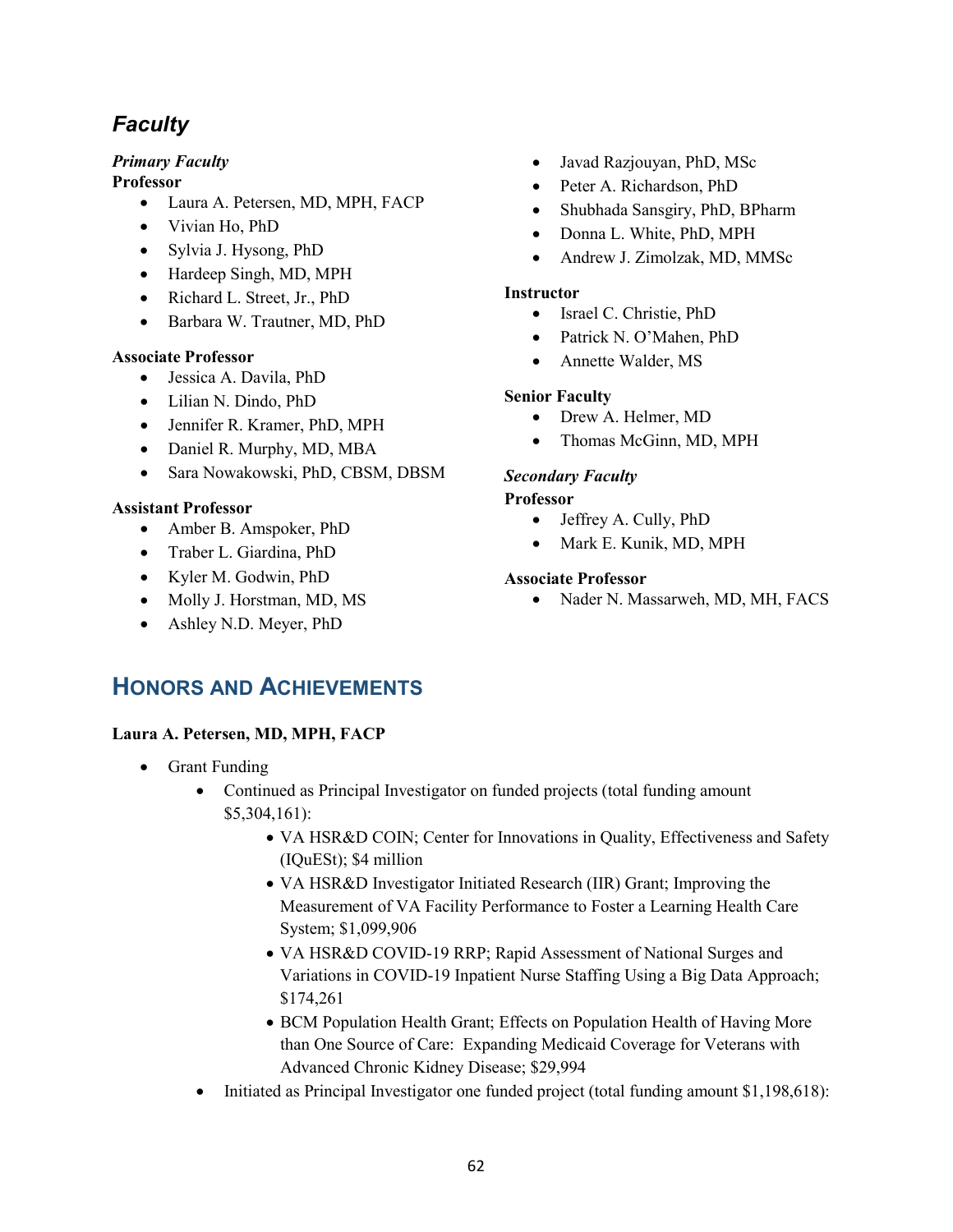- VA HSR&D IIR Grant; Medicaid Expansion and Quality, Utilization and Coordination of Health Care for Veterans with Chronic Kidney Disease; \$1,198,618
- Publications:
	- Published 31 peer-reviewed publications
	- BCM Position Statement, co-author: "Strengthening Our Commitment to Racial Justice to Improve Public Health" on behalf of the Center for Medical Ethics and Health Policy at Baylor College of Medicine, August 31, 2020
	- Two papers cited in NASEM report, "Implementing High-Quality Primary Care: Rebuilding the Foundation of Health Care," released May 4, 2021
		- Hysong SJ, Amspoker AB, Hughes AM, Woodard LD, Oswald FL, **Petersen LA**, Lester HF. Impact of team configuration and team stability on primary care quality, Implement Sci 2019;14(1):22
		- Weaver SJ, Che XX, **Petersen LA**, Hysong SJ. Unpacking care coordination through a multi-team system lens: A conceptual framework and systematic review, Med Care 2018;56(3):247-59
- Service:
	- National Diversity & Leadership Conference Baylor College of Medicine (BCM) DEI Champion, 2021
	- Panel Moderator, "New Challenges, New Opportunities: What's Next for Academic Medical Centers," BCM Health and Science Policy Research Day, May 4, 2021
	- Member, BCM Datathon Planning and Data Governance Committees, 2019-2021

# **Amber B. Amspoker, PhD**

- **Education** 
	- Associate Director of the Education and Training Core, IQuESt
	- FY20 Outstanding Faculty Educator Award, IQuESt Houston (awarded July 2020)
	- Lead of the Methods, Analytics, and Data Education Committee, IQuESt
	- Inaugural member of the Peer Mentor Academy, BCM Department of Medicine, and coleader of the first Peer Mentoring Group representing the Section of Health Services Research
- Published 14 peer-reviewed publications
- Presented work entitled "Implementation of Automatic Early Warning Decision Support to Detect Acute Decompensation in the Emergency Department Improves Hospital Mortality" during BCM's inaugural Datathon (October 2020)

#### **Israel C. Christie, PhD**

- Member of the Methods, Analytics, and Data Education Committee, IQuESt
- Mentor to two junior members of Methodology and Analytics Core
- Principal statistician/methodologist on six funded research and operations projects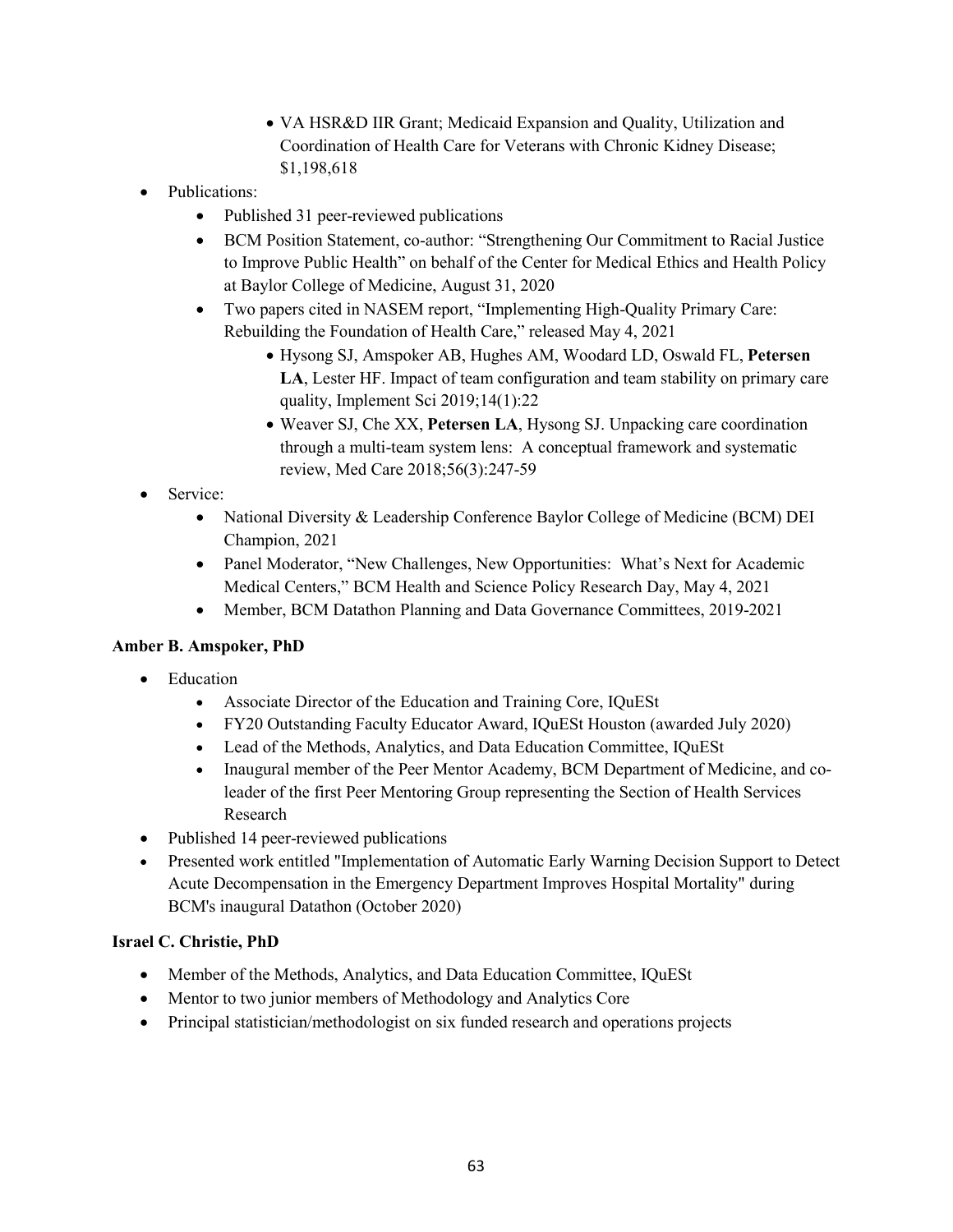### **Jeffrey A. Cully, PhD**

- Continued as PI on two funded projects dedicated to studying and implementing evidence-based psychotherapies for primary care and community-based outpatient clinics (\$1.5 million in direct costs)
	- Brief Cognitive Behavioral Therapy for Depression and Suicidal Ideation
	- Creating Practice-Ready Evidence-Based Psychotherapies
- Started on project as PI on VA HSR&D IIR Grant; A pragmatic Trial of Brief CBT for Anxiety in VA Primary Care; \$1,256,805
- Published 9 peer-reviewed publications
- Service
	- 2020 Mental Health Provider Pandemic Survey Project 1,000 responses from VA mental health providers in Texas, Arkansas, Louisiana, and Mississippi
	- Grant Reviewer VA Health Services Research and Development
	- Grant Reviewer National Institute of Mental Health

# **[Jessica A. Davila, PhD](https://www.bcm.edu/people-search/jessica-davila-20246)**

- UME Education for AY20-21:
	- Course Director, Research and Population in Medicine
	- Member, Curriculum Renewal Evaluation Workgroup (CREW)
	- Committee Lead, 21st Century in Medicine Subcommittee of CREW
	- Member, School of Medicine LCME Site Visit Team
	- Completed all graduation requirements for the BCM Master Teacher Fellowship Program
- Informatics at BCM
	- Program Lead, Informatics Core for the CTSA application
	- Co-lead, BCM Data Governance Committee
	- Member, 2020 BCM Datathon Planning Committee
	- Co-author, BCM Datathon Abstract accepted for oral presentation at the AMIA 2021 meeting
	- Program Lead at BCM, National COVID Cohort Collaborative, NIH National Center for Advancing Translational Sciences

# **[Lilian Dindo, PhD](https://www.bcm.edu/people-search/lilian-dindo-20557)**

- Promotion to Associate Professor with Tenure (2020)
- Continued as Principal Investigator on four nationally funded grants:
	- NIH; Targeting HIV Retention and Improved Viral load through Engagement
	- VA RR&D; One-day Life Skills Workshop for Veterans with TBI, pain, and Psychopathology: Evaluating efficacy and mechanism of change
	- NIH; Preventing Persistent Post-Surgical Pain and Dysfunction in At-Risk Veterans: Effect of a Brief Behavioral Intervention
	- ORH; Combination outreach and wellness intervention for distressed out-of-care rural Veterans
- Continued as co-Investigator on four nationally or foundation-funded grants: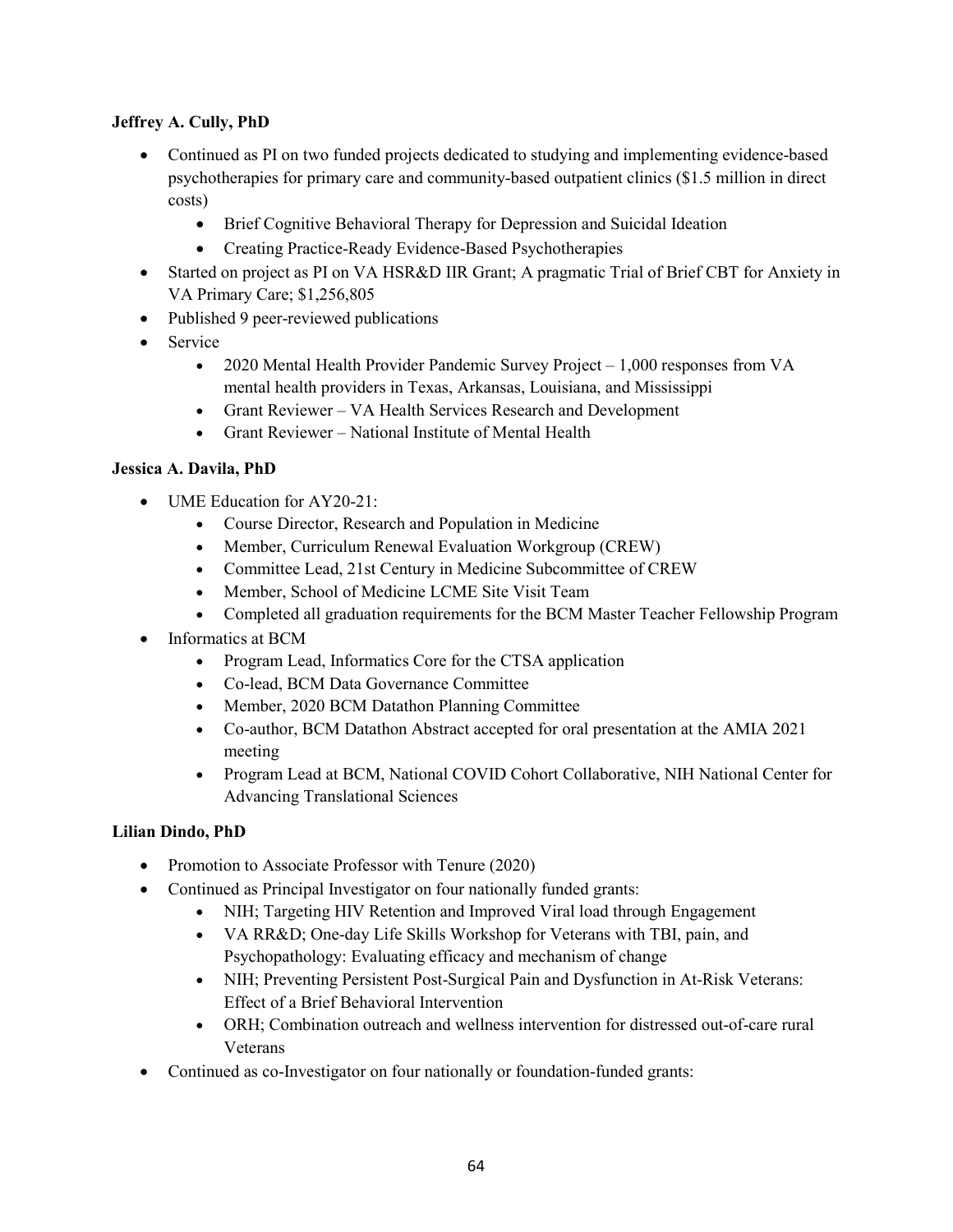- VARC; ACT Workshops: A Novel Delivery Modality to Increase Access to Mental Health Care for Rural Veterans.
- HRSA; Southeast Texas Geriatric Workforce Enhancement Program (SETx-WEP)
- Hartford Foundation; Improving Care of Persons with Complex Health Conditions
- Translational Research Center for TBI Stress Disorders (TRACTS) Network Site
- Published 10 peer-reviewed publications and three book chapters between July 2020-current; four invited national presentations
- Service
	- 2021: Early Career Mentee Award Program review panel, Association for Contextual and Behavioral Sciences
	- 2021: Career Development Panel, Rehabilitation Research & Development Service, Department of Veterans Affairs. February 2021
	- 2021: IOuESt Education Awards Committee
	- 2020 current: Fellowship Associate Program Co-Director of HSRD Fellowship

# **Traber L. Giardina, PhD**

- 2020-21 National Academy of Medicine Scholar in Diagnostic Excellence
	- Title: "Overcoming Barriers to Diagnostic Safety for Underrepresented Populations: Implementing Structured Tools to Engage Patients in Diagnosis (The ISTEP Dx Project)"
- Continued as Principal Investigator on Agency for Healthcare Research and Quality (AHRQ) K01
	- Engaging patients in diagnostic error reporting
- Service
	- Society to Improve Diagnosis in Medicine Patient Engagement Committee

# **[Kyler Godwin, PhD](https://www.bcm.edu/people-search/kyler-godwin-21964)**

- Continued as Principal Investigator/Director of grants for more than \$550,000 annually in direct funding
	- Director, National VA Quality Scholars Program
	- Principal Investigator, Leading Healthcare Improvement: Leadership Training for Applied Improvement Strategies
- Initiated as Principal Investigator/Director for grants in excess of \$2.1 million
	- Director, National Health Professions Education Evaluation and Research Coordinating Center Grant (\$2,088,000 in funding), July 2020- present
	- Principal Investigator, Evaluation of Advanced Fellowships in Geriatrics
- Published 4 peer-reviewed publications
- Service
	- Co-chair, Diversity and Inclusion Task Force for the South Central Mental Illness Research Education and Clinical Centers of Excellence (MIRECC), including Houston, Louisiana, and Arkansas. October 2020 – March 2021.
	- Assistant Director of Education, BCM Institute for Continuing Professional Development in Quality Improvement and Patient Safety (QI/PS Institute) (ongoing)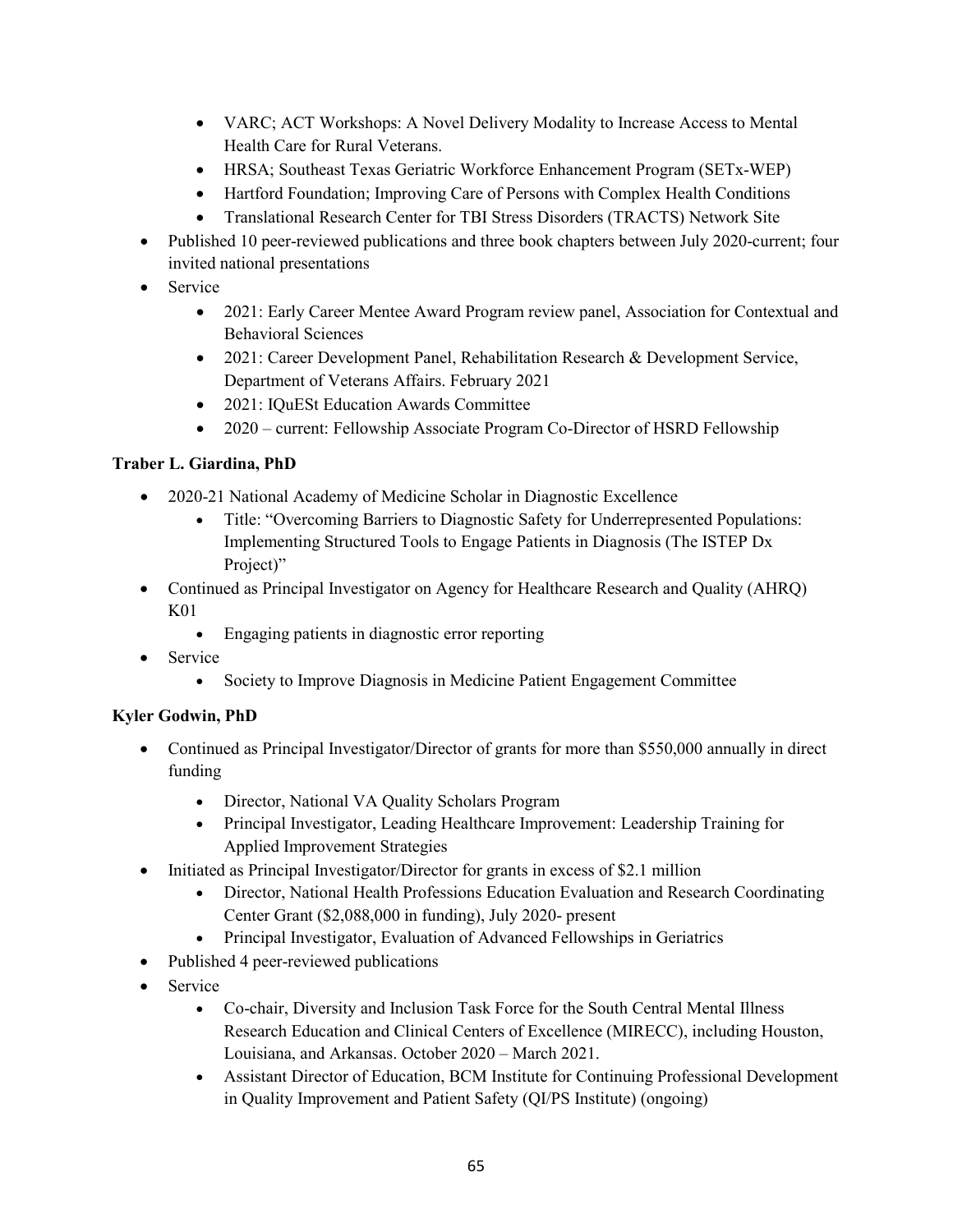- Awards
	- 2021 Baylor College of Medicine Women of Excellence Award, March 2021
	- Norton Rose Fulbright Faculty Excellence Award in Educational Research, September 2020

# **[Drew Helmer, MD](https://www.bcm.edu/people-search/drew-helmer-35391)**

- Continued as Principal Investigator three funded projects worth more than \$5 million:
	- Genomics of Gulf War Illness
	- Retrospective Medical Record Review to Establish a Clinical Case Definition for Gulf War Illness
	- Lung Injury Etiology, Risk Factors, and Morbidity of Single and Repeated Low-level Blast Overpressure Exposure
- Initiated as Principal Investigator two funded projects worth \$1.5 million:
	- AHBPCE/IQuESt Military Exposure Surveillance Collaboration
	- Engaging Veterans in the Gulf Coast Community to advance Understanding of Military Exposure Research and Action Priorities
- Published 17 peer-reviewed publications
- $2020$  present
	- Member of the Research Advisory Committee on Gulf War Veterans' Illnesses
	- Dec 2019 present, VA champion for the revision of the VA/DoD Evidence-Based Clinical Practice Guideline for the Management of Chronic Multisymptom Illness
	- Dec 2020 present, Member VA Office of Research and Development Military Exposure Research Program Task Force

#### **Vivian Ho, PhD**

- Continued as Principal Investigator on two funded projects worth more than \$2 million:
	- Affordability Cures, Examining the Impact of Laws Aiming to Curb Balance Billing in the Emergency Department
	- Does Physician-Hospital Integration Affect the Quality and Price of Hospital Care?
- Supported applications as Co-Investigator on two projects worth more than \$200,000
	- Understanding Modifiable Barriers to Employment in Patients with Kidney Disease
	- Examining economic barriers to advanced kidney disease care, the associated health outcomes, and potential policy solutions
- Published five peer-reviewed publications
- Service
	- January 2020: Presented "Healthcare Proposals and the 2020 Elections" to Texas Heart Institute/Baylor St. Luke's Medical Center, Cardiology Grand Rounds
	- April-August 2020: Published a weekly blog summarizing the latest research on the risk factors for severe Covid-19 disease, emerging treatments and vaccines, and policy actions to control the pandemic; discussed these updates on a weekly Houston Public Media show, Houston Matters. [https://www.bakerinstitute.org/VivianHoCovid19](https://gcc02.safelinks.protection.outlook.com/?url=https%3A%2F%2Fwww.bakerinstitute.org%2FVivianHoCovid19&data=04%7C01%7C%7Ca2d56e2471744916489208d938171a46%7Ce95f1b23abaf45ee821db7ab251ab3bf%7C0%7C0%7C637602494154890647%7CUnknown%7CTWFpbGZsb3d8eyJWIjoiMC4wLjAwMDAiLCJQIjoiV2luMzIiLCJBTiI6Ik1haWwiLCJXVCI6Mn0%3D%7C1000&sdata=s%2FxnbYcLz7ILMSd3RJkHE6QM3Fi1UrZ45D7XX4b6Kk8%3D&reserved=0)
	- June 2020: Moderated a panel for Zhejiang University/Rice University webinar on "Overcoming Challenges of COVID-19 and Evolving Opportunities in the Post-Pandemic Era"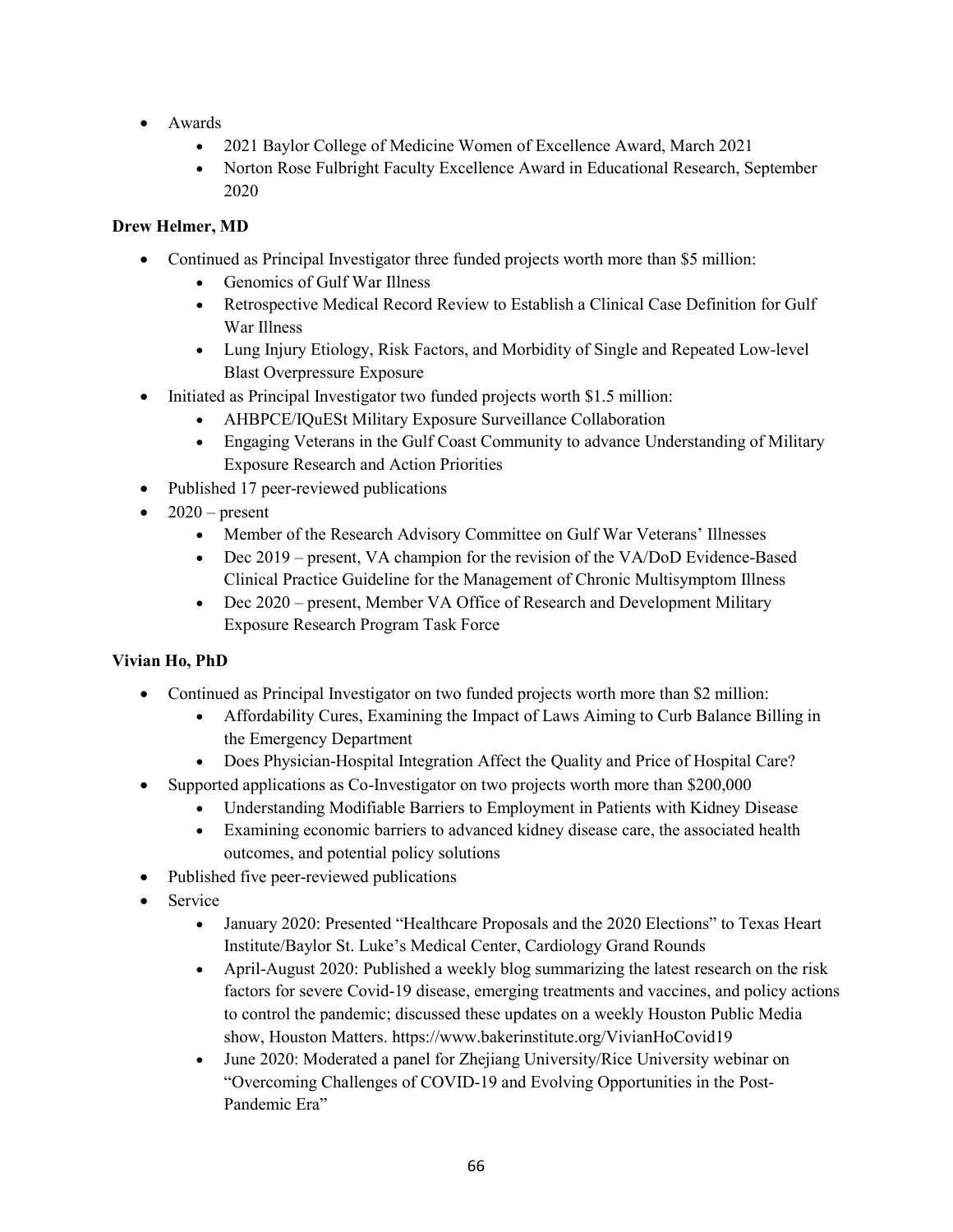- October 2020: Presented "Tracking Trends in Trauma Care Costs and Outcomes in Texas" to Baylor College of Medicine, Surgery Grand Rounds
- October 2020: Elected to the National Academy of Medicine
- November 2020: Panelist on Think Tanks and Civil Societies Program, University of Pennsylvania. "North American Virtual Think Tank Summit. A global overview of the social, political, economic, and policy impact of the crisis and what will be the long-term impact on Mexico, Canada and the United States"

### **Molly J. Horstman, MD, MS**

- Early Career Faculty Award for Excellence in Patient Care (2021)
- Norton Rose Fulbright Faculty Excellence Award in Teaching and Evaluation (2021)
- Baylor College of Medicine Faculty Award for annual Showcase of Educational Scholarship (2020)
- Awarded the VA Health Professions Education, Evaluation, and Research Coordinating Center with Dr. Kyler Godwin (Director) and Dr. Vince Watts (Associate Director for Evaluation); serving as the Associate Director for Curriculum
- Received Notice of Intent to fund VA HSR&D-National Institute on Aging Career Development Award "Hospital GamePlan4Care: A Web-Based Delivery System for Dementia Caregiver Support"

# **Sylvia J. Hysong, PhD**

- Promotion to full professor with tenure at BCM
- Elected Fellow of the Society for Industrial/Organizational Psychology (first ever at BCM, and first ever at Department of Veterans Affairs (all three agencies)
- Continued as principal investigator on AHRQ R01 worth \$1.5 million
- Initiated two new grants funded as principal investigator worth \$100,000
	- Michael E. DeBakey VA Medical Center Seed Grant PACT Coordination during Public Health Emergencies: Impact on Quality of Care; \$50,000
	- BCM Healthcare Disparities Grant; Concordance between the Race of Patients and Their Care Team: Overcoming Chronic Health Outcome Disparities in Primary Care; \$50,000
- Published six peer-reviewed publications (three first author, two senior author, one co-author)
- Service
	- FACA-Appointed Member, VA HSR&D Scientific Merit Review Board
	- Subject Matter Expert: VHA Deputy Chief Officer for Public Health COVID Vaccine Staff Survey Workgroup
	- Executive Advisory Board Member, Career Development Award Enhancement Initiative, VA Health Services Research and Development.
	- Founding (and continuing) Steering Committee Member, International Audit and Feedback Meta-Laboratory
	- Chair, Continuing Education Committee, Society for Industrial/Organizational Psychology
	- Chair, BCM Healthcare Innovations Grant Review Panel
	- Member, Norton Rose Fulbright Faculty Excellence Award Review Committee
	- Chair, Norton Rose Fulbright Education Grants Committee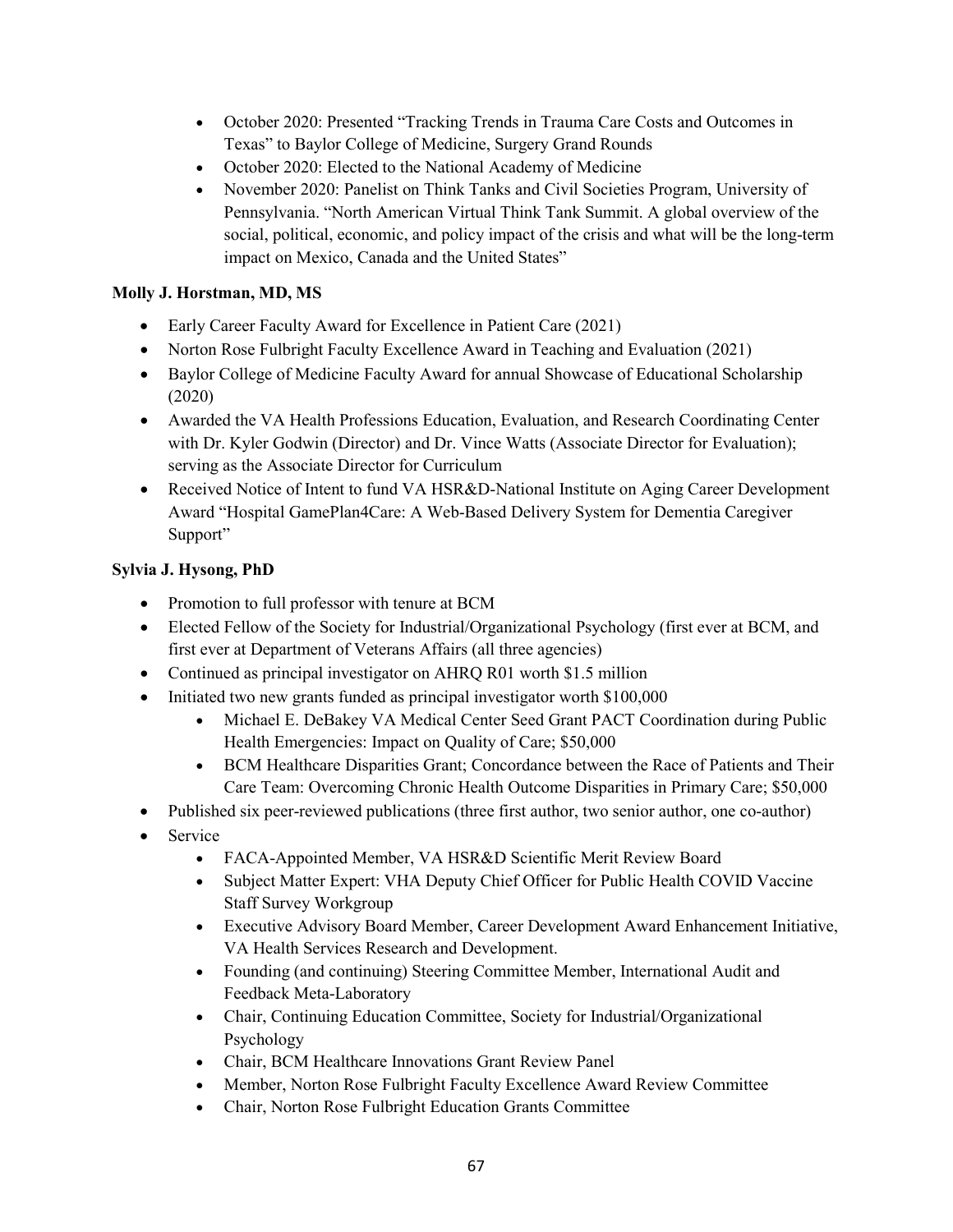- Impact: Two journal papers recently cited in 2021 National Academies of Science, Engineering and Medicine (NASEM) report ["Implementing High-Quality Primary Care: Rebuilding the](https://www.nationalacademies.org/our-work/implementing-high-quality-primary-care) [Foundation of Health Care,](https://www.nationalacademies.org/our-work/implementing-high-quality-primary-care)" released May 4, 2021
	- Hysong SJ, Amspoker AB, Hughes AM, Woodard LD, Oswald FL, Petersen LA, Lester HF. Impact of team configuration and team stability on primary care quality. Implement Sci 2019; 14(1):22.
	- Weaver SJ, Che XX, Petersen LA, Hysong SJ**.** Unpacking care coordination through a multiteam system lens: A conceptual framework and systematic review. Med Care 2018; 56(3):247-59.

# **Jennifer R. Kramer, PhD, MPH**

- Promoted to Associate Professor of Medicine in 2020
- Newly funded NIH R01 PQ3 grant as VA site PI; Reducing cancer treatment disparities for patients with HIV
- Published 16 peer-reviewed manuscripts

# **Mark E. Kunik, MD, MPH**

- Continued as Principal Investigator two funded projects worth more than \$3.7 million:
	- Using Peer Navigators to Increase Access to VA and Community Resources for Veterans with Diabetes-related Distress
	- South Central Mental Illness Research, Education and Clinical Center
- Initiated as Principal Investigator one pilot project worth \$40,000; Assessing the Needs of Veterans with Type 2 Diabetes During the COVID-19 Pandemic: A Veteran-Engaged Qualitative Approach
- Published 17 peer-reviewed publications
- Service
	- Houston & Southeast Texas Chapter of the Alzheimer's Association Board Member and Walk to End Alzheimer's Co-Chair

# **Nader N. Massarweh, MD, MH, FACS**

- New VA HSR&D Merit award
- Published 28 publications; two in JAMA
- Service:
	- Chair of the Association of VA Surgeons Bylaws Committee
	- Society for Surgical Oncology Corporate Relations Committee
	- Associate Editor for Healthcare Delivery, Quality Improvement, and Quality Assurance: *Journal of Surgical Research*
	- American College of Surgeons, General Surgery Coding and Reimbursement Committee, Member (2014-Present)
	- American College of Surgeons, Alternate Advisor to the American Medical Association Relative-Value Scale Update Committee (2015-Present)
	- Association for Academic Surgery, Clinical and Health Services Research Committee (2019-Present)
- Norton Rose Fulbright Award for Teaching and Evaluation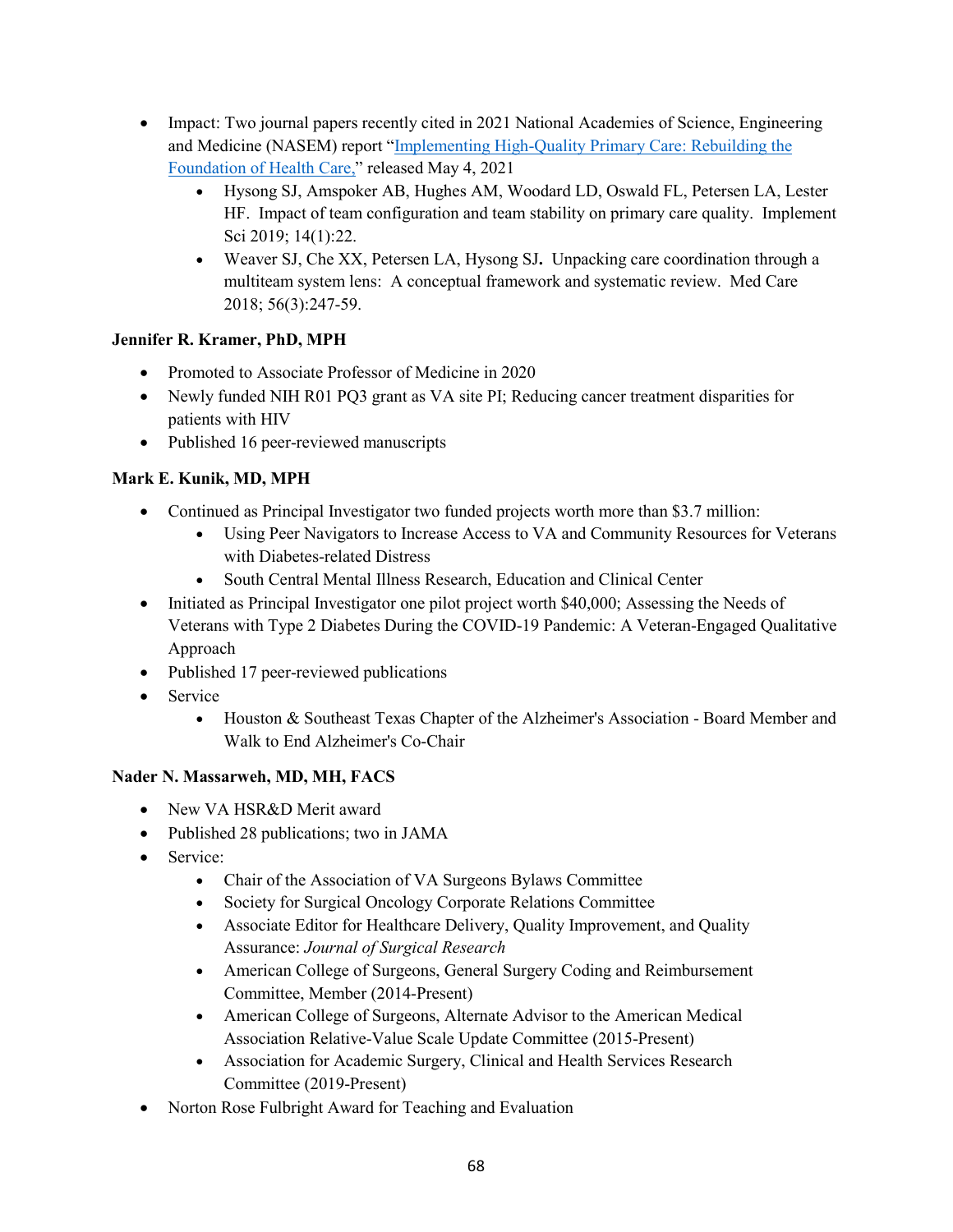### **Thomas McGinn, MD, MPH**

- Executive Vice President, Physician Enterprise, CommonSpirit Health and Senior Faculty, Baylor College of Medicine
- Continued as Principal investigator on the following funded projects:
	- 3R18HS026196-02S1, AHRQ; Implementation of a Novel Multi-Platform Evidence-Based Clinical Decision Support System – Competitive Revision Supplement; \$238,499
	- 1R61HD104566-01, NIH/NICHD; Evaluating implementation and feasibility of evidence-based universal screening and intervention strategies for firearm injury and mortality prevention among youth and adults in emergency departments; \$790,313
- Published 16 peer-reviewed manuscripts
- Service:
	- *Annals of Internal Medicine*: Reviewer, 2000 to present
	- *JAMA*: Reviewer, 2000 to present
	- *Journal of General Internal Medicine*: Reviewer, 1999 to present

#### **Ashley N.D. Meyer, PhD**

- Continued as Principal Investigator for one funded project
	- Understanding physicians' diagnostic accuracy in the EHR era; \$800,000
- Continued as Co-Director and Co-Investigator for 1 funded project
	- Diagnosis Improvement Safety Center (DISCovery) at MEDVAMC; \$900,000
- Published 4 peer-reviewed publications
- Service:
	- Co-Chair of The Society to Improve Diagnosis in Medicine's 13th Annual Diagnostic Error in Medicine Conference
	- Chair of The Society to Improve Diagnosis in Medicine's Research Committee, 2020- 2021
	- Co-Lead of Inaugural Peer Mentoring Group within BCM's Section of Health Services Research, 2020-present

#### **Daniel R. Murphy, MD, MBA**

- Served on the Datathon Planning and Data Governance Committees
	- Contributed to the development of an accessible data platform for faculty to use clinical data at BCM for research and quality improvement
	- Assisted with planning for the 2020 Datathon, which allowed faculty members to highlight successful use of data
- Chaired the Baylor Medicine Quality and Safety Committee
	- Led efforts to collect and disseminate key quality data throughout Baylor Medicine
	- Supported quality improvement efforts to close care gaps, resulting in over \$341,000 of quality-related income to Baylor in 2021 from the Medicare Shared Savings Program
	- Facilitated activities that led to Baylor Medicine receiving awards for quality from the American Heart Association and TMF Health Quality Institute
	- Assisted in development and testing of a Quality Registry for quality improvement projects across BCM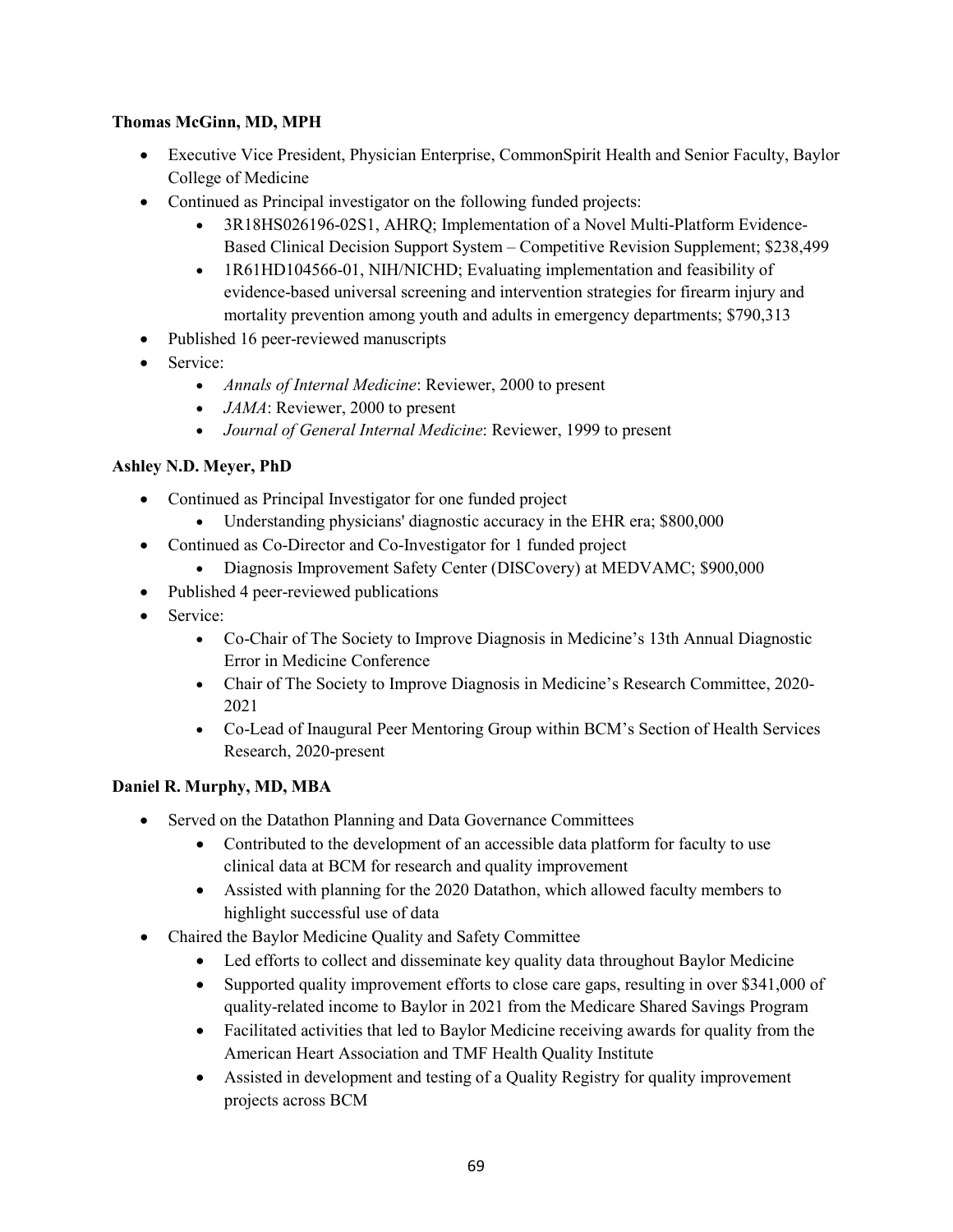- Led the Baylor Medicine Telemedicine Planning Committee (Since April 2020)
	- Led rapid rollout of telemedicine processes, infrastructure, and training across Baylor Medicine to meet patient needs during COVID-19 pandemic
- Served as Medical Director of the General Internal Medicine Clinic
	- Piloted telemedicine at the start of the pandemic
	- Grew resident trainees from three residents in 2019, to seven in 2020, and 10 in July 2021
- Served on the BCM Incident Command Center (Since March 2020)
	- Helped to coordinate clinical processes in response to the COVID-19 Pandemic

# **Sara Nowakowski, PhD, CBSM, DBSM**

- Primary/1<sup>st</sup> co-editor of a book that will be published in October 2021, *Adapting Cognitive Behavior Therapy for Insomnia*
- Ongoing R01 in Year three
- Published six peer reviewed papers, three book chapters, 15 conference abstracts
- Building national reputation invited to review NIH small business grants for study section Small Business: Clinical Neurophysiology, Devices, Neuroprosthetics, and Biosensors – ETTN (10) and appointed to serve as Associate Editor for journal *Sleep Advances*
- Building international reputation invited to prepare and moderate a course at World Sleep Conference in Rome, Italy
- Mentored 12 trainees:
	- Four Pulmonary Fellows (conducted research study and presenting poster at SLEEP 2021 meeting)
	- Four junior faculty (primary mentor on K23 app, primary mentor on funded pilot grant as part of R25 PRIDE)
	- Two postdoctoral fellows (each submitted diversity apps)
	- Two practicum summer students (MPH student at UTSPH, BCM medical student)

# **Patrick O'Mahen, PhD**

- Continued as Principal or Co-Investigator on two funded projects worth \$80,000
	- Effects of VA State Medicaid Expansion on VA Dual Enrollment and Care Utilization
	- Effects on Population Health of Having More Than One Source of Care: Expanding Medicaid Coverage for Veterans with Advanced Chronic Kidney Disease
- Initiated as Co-Investigator one funded project worth \$1.2 million
	- IIR 19-057: Medicaid Expansion and Quality, Utilization and Coordination of Health Care for Veterans with Chronic Kidney Disease
- Published 6 peer-reviewed publications
- Service
	- October 2020-present: invited lecturer for Foundations in Health Services Research Seminar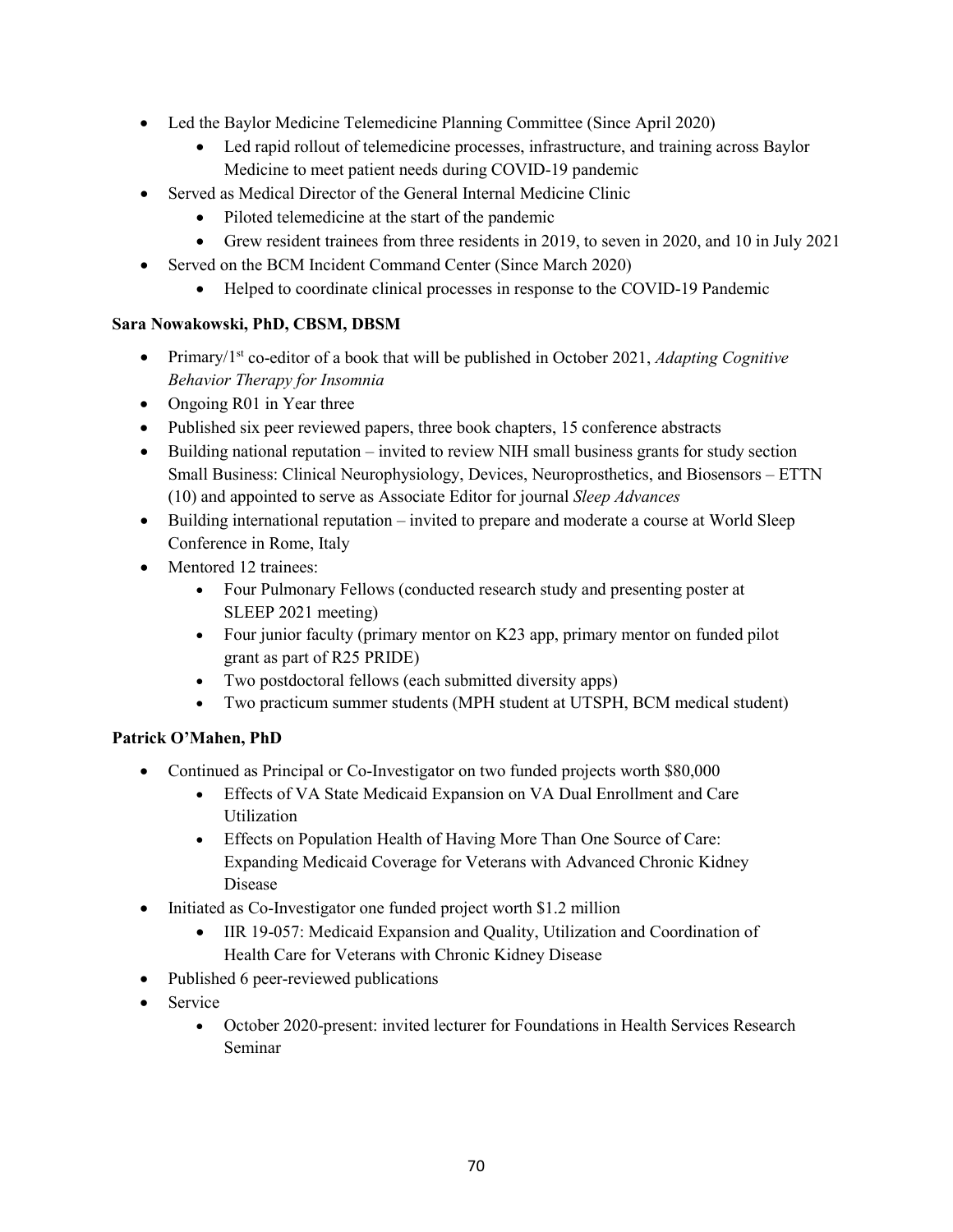#### **Javad Razjouyan, PhD, MSc**

- K25 from NIH-NHLBI
- Seed Award from MEDVAMC
- Seed Award from BCM on COVID-19 response
- VA CSRD co-I on COVID response
- Co-PI on Houston VA Research & Education Foundation grant
- Published seven manuscripts in peer-reviewed journals

#### **Peter A. Richardson, PhD**

• Published five peer-reviewed publications

#### **Shubhada Sansgiry, PhD, BPharm**

• Continued as Co-Investigator/Methodologist on seven funded projects worth over \$2.9 million and three contracts worth about \$2.8 million

# Funded Projects:

- VA HSR&D IIR; Effectiveness, safety, and patient preferences of Infliximab biosimilar medications for inflammatory bowel disease
- VA HSR&D IIR; Anxiety diagnostic accuracy in VA primary care mental health integration settings: Identifying barriers and facilitators to inform a learning health care system
- DOA IIS; Anemia treatment patterns and outcomes among a national cohort of patients with inflammatory bowel disease
- VA RR&D SPiRE; Improving Quality of Life for Veterans with Stroke and Psychological Distress
- VA HSR&D IIR; A Multi-Level Intervention to Improve Cancer Care for Hepatocellular Carcinoma
- HSR&D COIN SUPP; Increasing Access to Evidence Based Psychotherapies for Depression
- South Central MIRECC Pilot; Development and Pilot Testing of Video-based Delivery of Brief Cognitive Behavioral Therapy for Anxiety

Funded Contracts:

- Department of Veterans Affairs; Coordinating Hub to Promote Research Optimizing Veteran-centric EHR Networks
- Veterans Health Administration, Office of Academic Affiliations; The Rural Interprofessional Faculty Development Initiative (RIFDI) Program
- MIDAS (MIRECC Implementation, Design, and Analysis Support); Design and Analysis of research projects for VISN 16 MIRECC investigators
- Initiated as Co-Investigator/Methodologist two funded projects worth over \$1.7 million
	- VA HSR&D IIR; A Pragmatic Trial of Brief CBT for Anxiety in VA Primary Care
	- Lone Star Stroke Tele-Stroke Research Network: BCM HUB; Feasibility of video teleconference self-management to prevent stroke (V-STOP II) for rural and underserved Texas residents
- Published four peer-reviewed publications, and two in press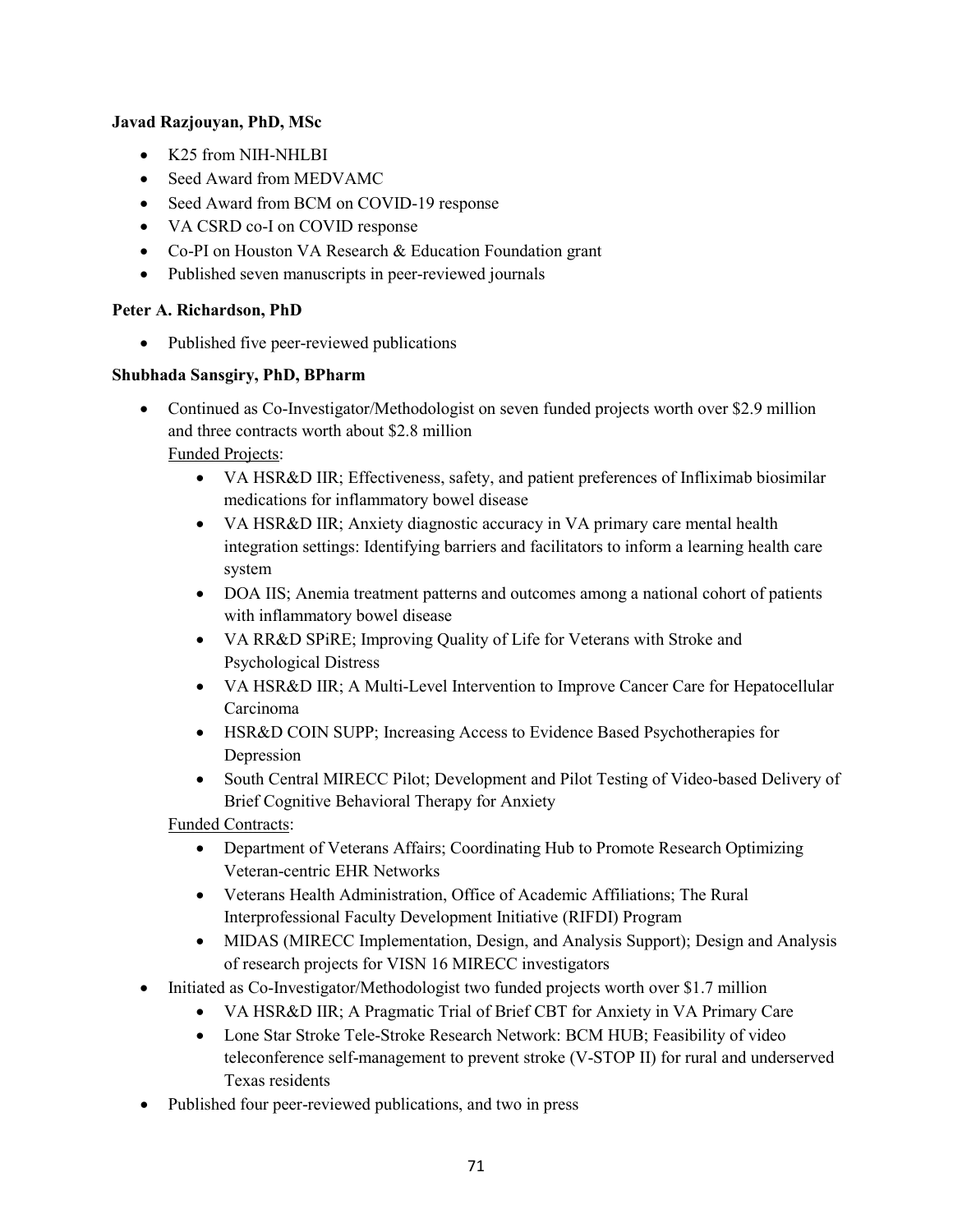- Service
	- Editorial Board Member, *Journal of Pharmaceutical Analytics and Insights*

### **Hardeep Singh, MD, MPH**

- Continued as Principal Investigator for six funded projects worth more than \$3.5 million annually
	- A Safer Dx Guide for Organizational Risk Assessment to Improve Diagnostic Safety: A Proposal for Development and Refinement
	- The Safer Dx Learning Lab: A Demonstration Project for Improving Diagnostic Safety
	- Diagnosis Improvement Safety Center (DISCovery)
	- Measuring and Improving the Safety of Test Result Follow-Up
	- Application of Machine Learning to Enhance e-Triggers to Detect and Learn from Diagnostic Safety Event
	- Clinical Quality Measure to Improve Diagnosis of Cancer: The Safer Dx Cancer e-Measure
- Submitted one R01 as PI and two R01s as Co-Investigator
- Published 58 peer-reviewed publications
- Service
	- January 2021–present, Chair, Expert Stakeholder Panel for the 'Promote Research Optimizing Veteran-Centric EHR Networks (PROVEN) Hub' that provides research guidance for VA's EHR Transformation
	- May 2021–present, Invited Member, The National Academy of Medicine Action Collaborative on Decarbonizing the U.S. Health Sector
	- May 2021-present, Invited Expert, Drafting and Review Task Force. Global Patient Safety Action Plan 2021-2030. World Health Organization; released and Adopted by the World Health Assembly
	- 2019-present, Expert Advisory Panelist Patient Safety Measures of Hospital Harm Technical Expert Panel, Centers for Medicare and Medicaid Services
	- 2013-present, Co-leader, VHA Communication of Test Results Policy Work Group to revise national VA policy on test results communication to providers and patients

# **Richard L. Street, Jr., PhD**

- Book: *Understanding Clinical Negotiation* (2021)
- Appointed Senior Deputy Editor for the journal *Patient Education and Counseling*
- "How clinician-patient communication heals: Pathways to improved health outcomes." Virtual keynote address, Medicine, Humanity and Media (MHM 2020):"Healthy China" & Health Communication International Conference, Peking University, China
- Published eight peer-reviewed publications and one book chapter

#### **Barbara W. Trautner, MD, PhD**

- Continued as Principal Investigator on three funded projects worth more than \$4.5 million
	- Reducing Use of Antibiotics without a Prescription among Outpatients in a Safety Net Healthcare System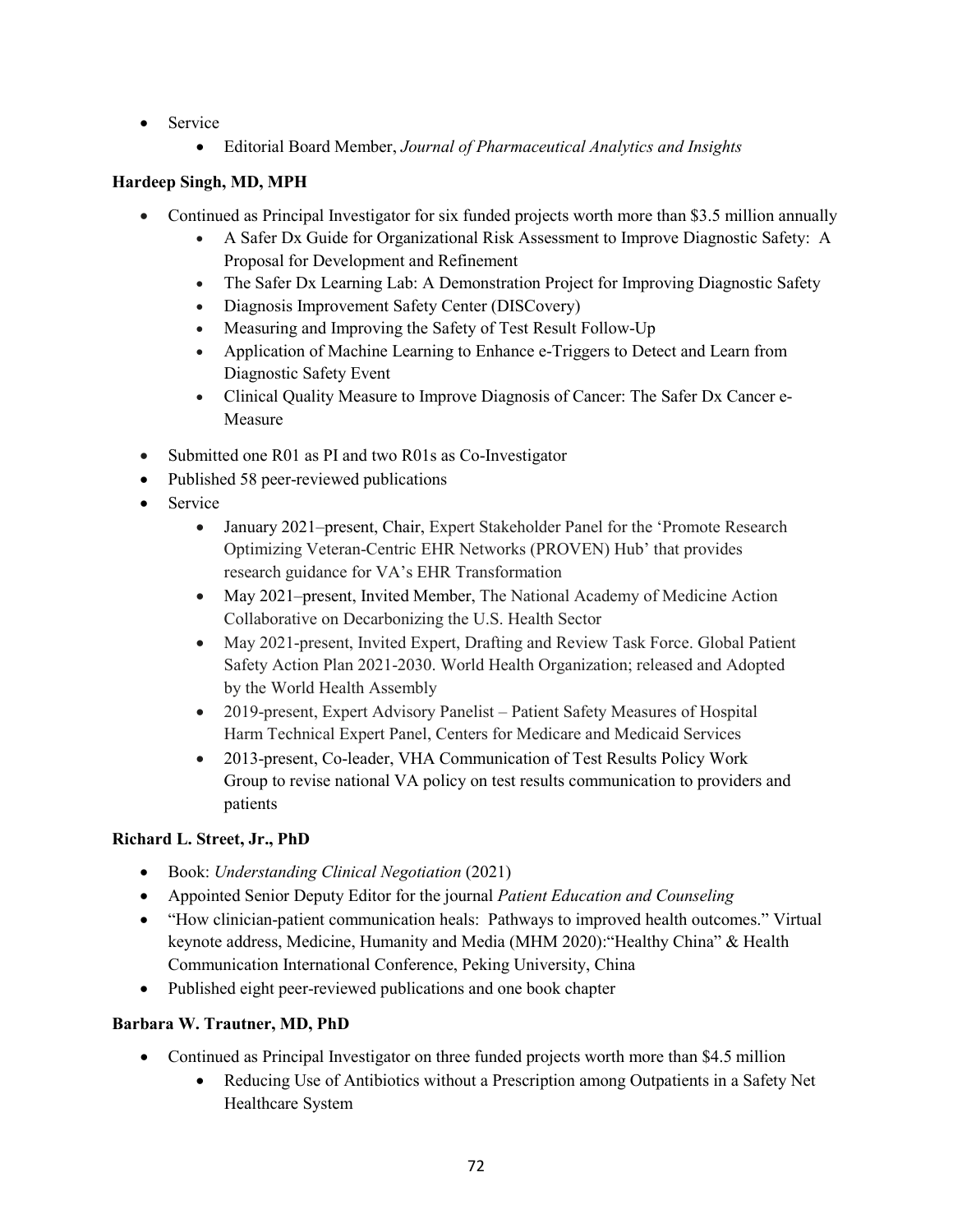- Bacteriophage to treat multidrug-resistant UTI in Persons with Spinal Cord Injury
- Less is More: Improving Antibiotic Stewardship for Asymptomatic Bacteriuria
- Initiated as Principal Investigator or site PI four funded projects worth \$400,000
	- Bacteriophage Therapy for Drive Line Infections of Ventricular Assist Devices
	- Protecting Veterans from Harms of Inappropriate Self-Treatment for COVID-19
	- MEDVAMC co-lead for NIAID- and NIH-funded ACTIV-3 trial (monoclonal antibodies for COVID): Multicenter, Adaptive, Randomized, Blinded Controlled Trial of the Safety and Efficacy of Investigational Therapeutics for Hospitalized Patients with COVID-19
	- Top enrolling VA site and one of top ten enrolling sites worldwide
	- MEDVAMC co-lead for Roche Genentech Inc.-sponsored EMPACTA trial: A Randomized, Double-Blind, Placebo-controlled, Multicenter Study to Evaluate the Efficacy and Safety of Tocilizumab in Hospitalized Patients with Covid-19 (published in *NEJM*)
- Published 22 peer-reviewed publications
- Service/leadership/awards
	- Co-chair of IDSA UTI Guidelines Committee
	- Keynote speaker at Texas A&M University research day
	- VA Health Service Research and Development Merit Review Board HSR6 (Long-term Care, Aging, and Support Services panel)
	- VA Data Monitoring Committee for CSP #2004
	- 2021 Baylor College of Medicine Women of Excellence Award
	- Participant in 2021 VA Diffusion Academy
	- The Joint Commission Antimicrobial Stewardship Standards Technical Advisory Panel

# **Annette Walder, MS**

- Chair, IQuESt Team Leadership Advisory Committee, 2021
- Published four peer-reviewed publications
- Presentation: Okusaga OO., Mitchell B, Walder A. (2021), Clozapine is associated with elevated risk of COVID-19 infection in Veterans with schizophrenia. Society of Biological Psychiatry

# **Donna L. White, PhD, MPH**

- Continued as Principal Investigator on two funded projects worth more than \$1 million
	- VA Million Veterans Program (MVP) BLRD Gamma Pilot Merit Immunogenetic Determinants of HPV-related Head and Neck Cancer in Veterans
	- VA CSR&D Merit
- Initiated as PI one funded pilot project worth \$49,000
	- COVID19 impact and risk factors in HIV+, HCV+ and Transgender veterans
- Published 11 peer-reviewed publications
- Service:
	- 2020-present Member of the VA Million Veterans Program (MVP) Publication and Presentation (P&P) Committee
	- Spring 2012-present Member of the VA Million Veterans Program (MVP) Planning Committee for National Research Meeting Fall 2021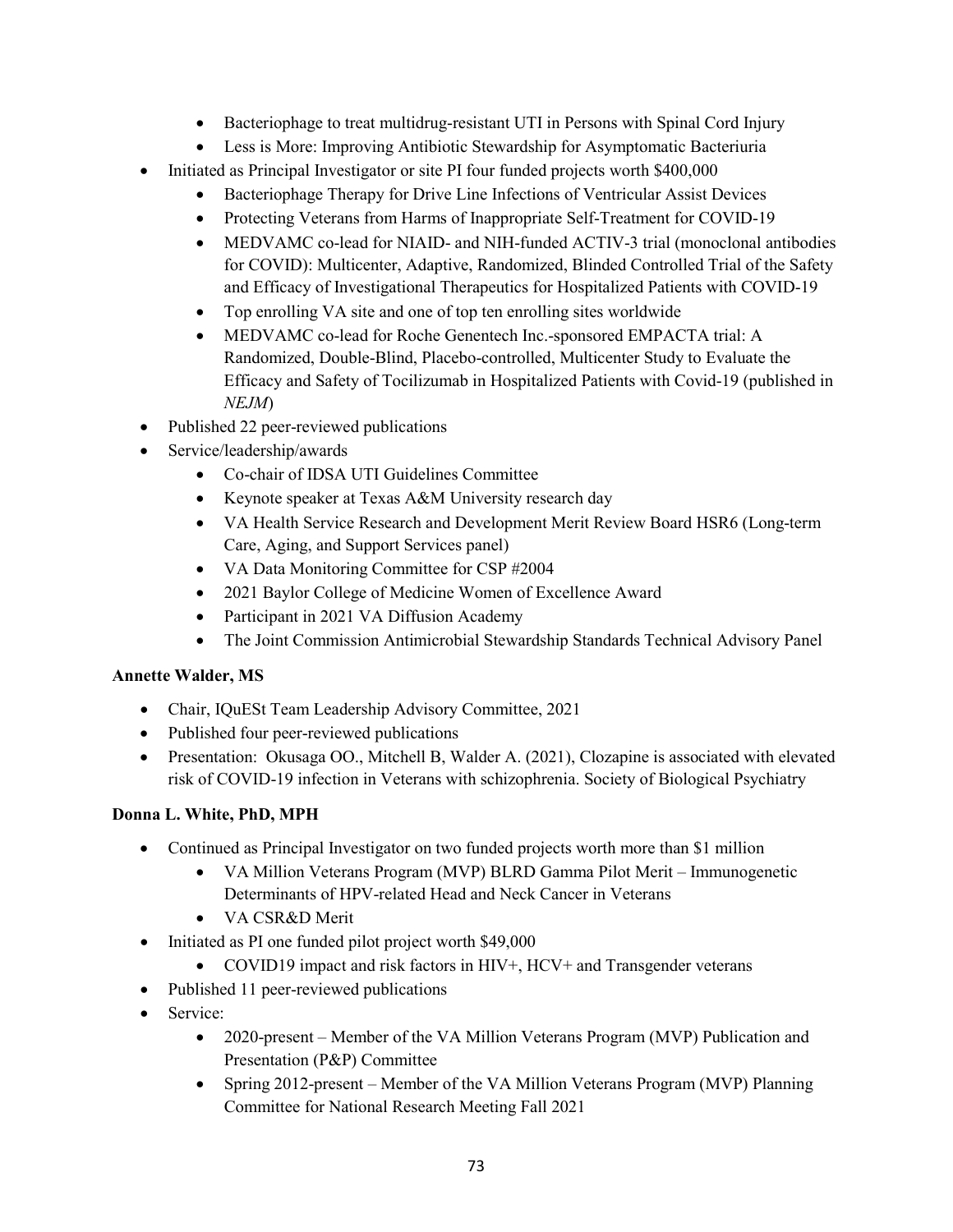#### **Andrew Zimolzak, MD, MMSc**

- Continued as co-PI or co-investigator on two funded projects
	- Gordon and Betty Moore Foundation; Co-PI Safer Dx e-measures to reduce preventable delays in cancer diagnosis; \$520,162
	- R01 HS27363-01 AHRQ; Co-Investigator: Application of a Machine Learning to Enhance e-Triggers to Detect and Learn from Diagnostic Safety Events
- Published two peer-reviewed publications and five conference abstracts
- Service
	- September 2020 Lung Precision Oncology Project, grant review section. VA Central Office (CSR&D)
- Awards
	- Excellence in Collaboration, Baylor College of Medicine Datathon, October 2020

# **RESEARCH ACTIVITIES**

# *Grants*

### **Laura Petersen, MD, MPH, FACP**

- VA HSR&D COVID-19 RRP; Rapid assessment of national surges and variations in COVID-19 inpatient nurse staffing using a big data approach; \$174,261
- VA HSR&D IIR Grant; Medicaid Expansion and Quality, Utilization and Coordination of Health Care for Veterans with Chronic Kidney Disease; \$1,198,618

#### **Jeffrey Cully, PhD**

• VA HSR&D IIR; A pragmatic Trial of Brief CBT for Anxiety in VA Primary Care; \$1,256,805

#### **Jessica Davila, PhD**

• OAA contract; Analysis on trainee participant surveys; \$70,778

#### **Lilian Dindo, PhD**

• VA Merit RR&D; One-day Life Skills Workshop for Veterans with TBI, pain, and Psychopathology: Evaluating efficacy and mechanism of change; \$1,100,000

#### **Drew Helmer, MD**

- Airborne Hazards Burn Pit Center of Excellence; Partnership between the Center for Innovations in Quality, Effectiveness, and Safety (IQuESt) and to Accelerate Learning and Impact from the Airborne Hazards and Open Burn Pit Registry (AHOBPR) (PIALIA); \$1,236,583
- United States Army Medical Research Acquisition Activity (DoD); Gulf War Illness Clinical Trials and Intervention Consortium; \$188,743

#### **Sylvia J. Hysong, PhD**

• HSR&D SWIFT Award; PACT Coordination during Public Health Emergencies: Impact on Quality of Care; \$50,000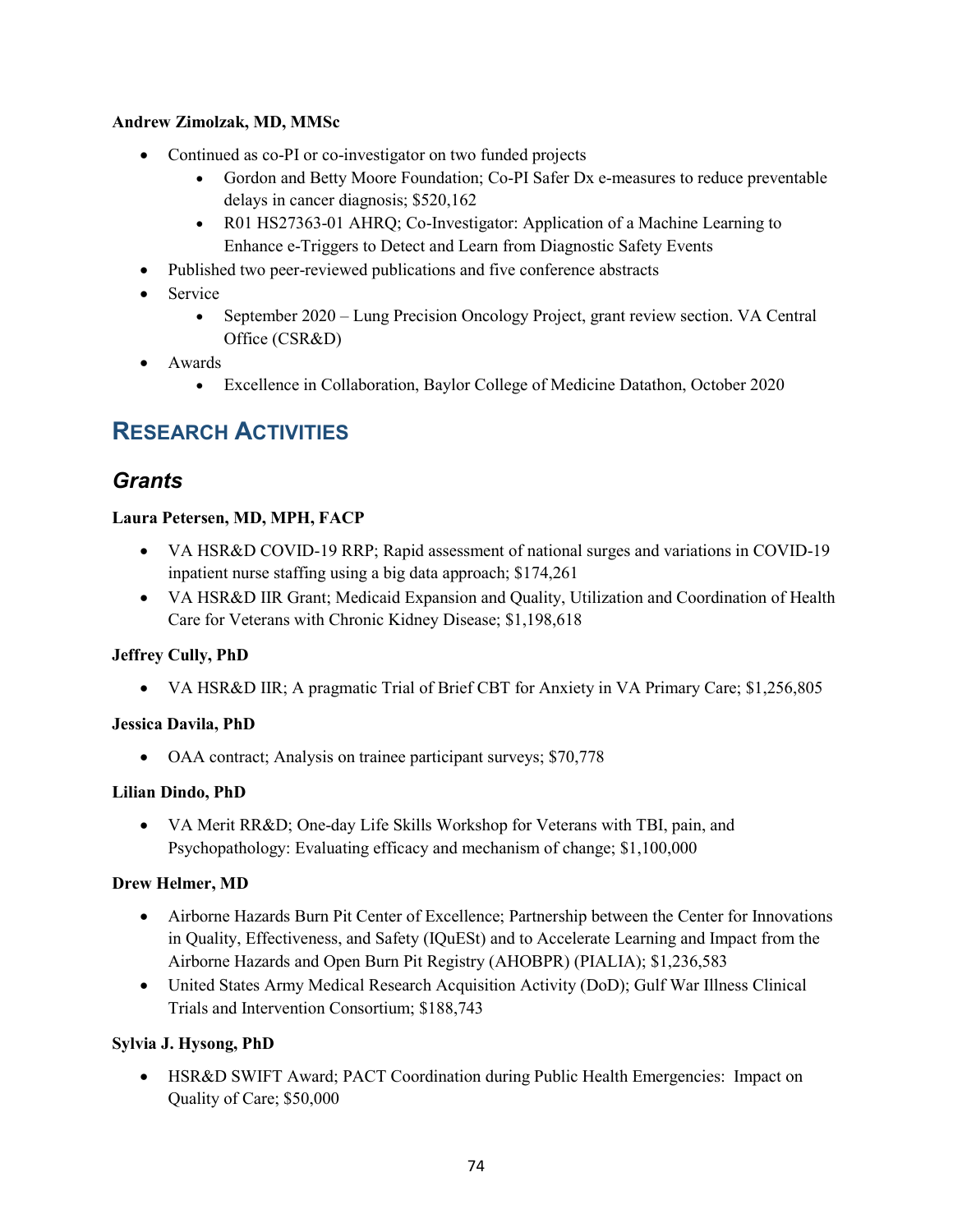#### **Nipa Kamdar, PhD**

• VA HSR&D IIR Grant; Seeking Food Assistance: Food Insecure Veterans' Experiences Navigating through Systems; \$200,000

#### **Nader N. Massarweh, MD, MPH**

• VA HSR&D IIR Grant; Enhancing the Efficiency of Data Collection for Surgical Quality Improvement; \$714,957

#### **Hardeep Singh, MD, MPH**

• Society to Improve Diagnosis in Medicine; Fellowship in Diagnostic Excellence; \$40,000

#### **Barbara W. Trautner, MD, PhD**

- AHRQ R01; Prevalence and Predictors of Using Antibiotics Without a Prescription in Pediatric Populations; \$100,000
- HSR&D SWIFT Award; Protecting Veterans from Harms of Inappropriate Self-Treatment for COVID-19; \$46,316

#### **Donna L. White, PhD**

• MEDVAMC Seed Award; COVID-19 Impact and Risk Factors in HIV+, Hepatitis C+ and Transgender Veterans; \$49,318

# *Publications*

- *Academic Medicine* (IF **5.354**): 1
- *American Journal of Medicine* (The) (IF **4.76**): 2
- *American Journal of Preventive Cardiology* (IF **4.435**): 1
- *Annals of Surgery* (IF **9.203**): 2
- *Annals of Surgical Oncology* (IF **4.179**): 4
- *BMJ Quality and Safety* (IF **7.226**): 5
- *Cancers* (IF **6.126**): 2
- *Cardiovascular Drugs Therapy* (IF **4.069**): 4
- *Clinical Gastroenterology and Hepatology* (IF **8.549**): 3
- *Clinical Infectious Diseases* (IF **9.117**): 2
- *Crohn's & Colitis* (IF **7.827**): 1
- *Health Affairs* (IF **5.23**): 1
- *Heart* (IF **5.213**): 1
- *Hepatology* (IF **14.679**): 1
- *Journal of the American Medical Association* (IF **45.54**): 1
- *JAMA Cardiology* (IF **12.794**): 1
- *JAMA Internal Medicine* (IF **18.652**): 1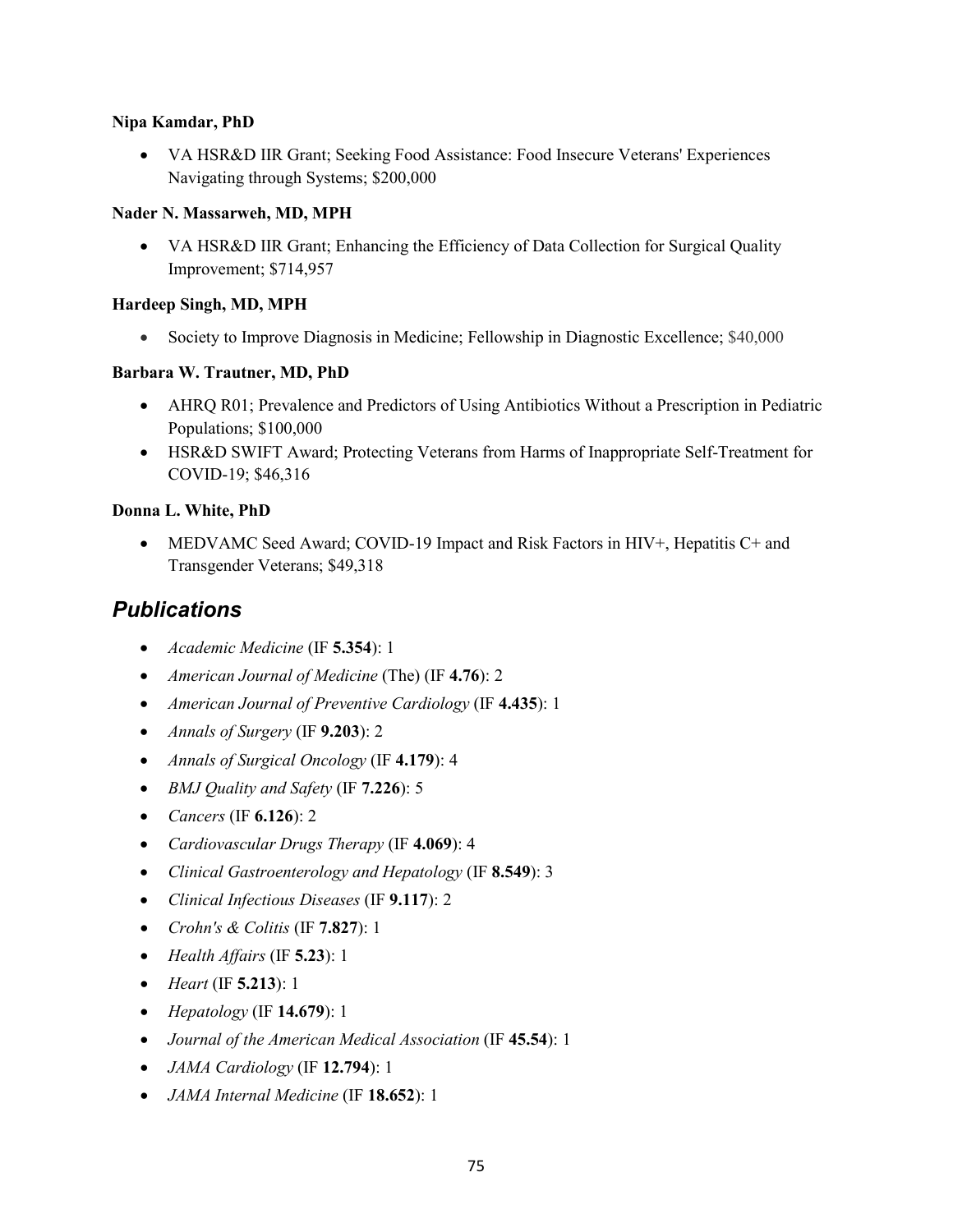- *JAMA Network Open* (IF **5.032**): 6
- *JAMA Surgery* (IF **13.625**): 4
- *Journal of General Internal Medicine* (IF **4.606**): 6
- *Journal of Medical Internet Research* (IF **5.03**): 1
- *Journal of American College of Surgeons* (IF **5.122**): 1
- *Journal of American Geriatrics Society* (IF **4.388**): 2
- *Journal of American Heart Association* (IF **4.45**): 1
- *Journal of American Medical Directors Association* (IF **5.325**): 1
- *Journal of Medical Informatics Association* (IF **4.112**): 1
- *Journal of Thoracic and Cardiovascular Surgery* (IF **4.88**): 1
- *mBio* (IF **6.784**): 3
- *Nephrology Dialysis Transplantation* (IF **4.085**): 2
- *Sleep* (IF **4.805**): 3

# *Books and Book Chapters*

#### **Richard Street, Jr., PhD**,

• *Understanding Clinical Negotiation*

#### **Lilian Dindo, PhD**

- Acceptance and Commitment Therapy (ACT) in behavioral medicine. In: *Manual Internacional de Fundamentos Teóricos e Práticos da Terapia de Aceitação e Compromisso* [International Handbook of Theoretical and Practical Foundations of Acceptance and Commitment Therapy]
- ACT in groups. In: *The Oxford Handbook of Acceptance and Commitment Therapy*
- ACT for Chronic Health Conditions. In: *Oxford Handbook of Acceptance and Commitment Therapy*

#### **Sara Nowakowski, PhD, CBSM, DBSM**

- Sleep in women during pregnancy and postpartum. In: *Encyclopedia of Sleep Disorders and Circadian Rhythms* (2nd Ed.)
- CBT for menopause and postmenopause. In: *Adapting Cognitive Behavioral Therapy for Insomnia*

# **CENTERS**

# *Center for Innovations in Quality, Effectiveness and Safety (IQuESt)*

The Center for Innovations in Quality, Effectiveness and Safety (IQuESt) is one of 18 competitively awarded Centers of Innovation (COIN). Over the years, IQuESt has flourished as a research powerhouse with a growing operating budget, primarily from grants and contracts, and a national reputation for excellence in health services research, faculty development, and scientific leadership. IQuESt is the largest center for health services research in the Southwest and houses more than 200 faculty, post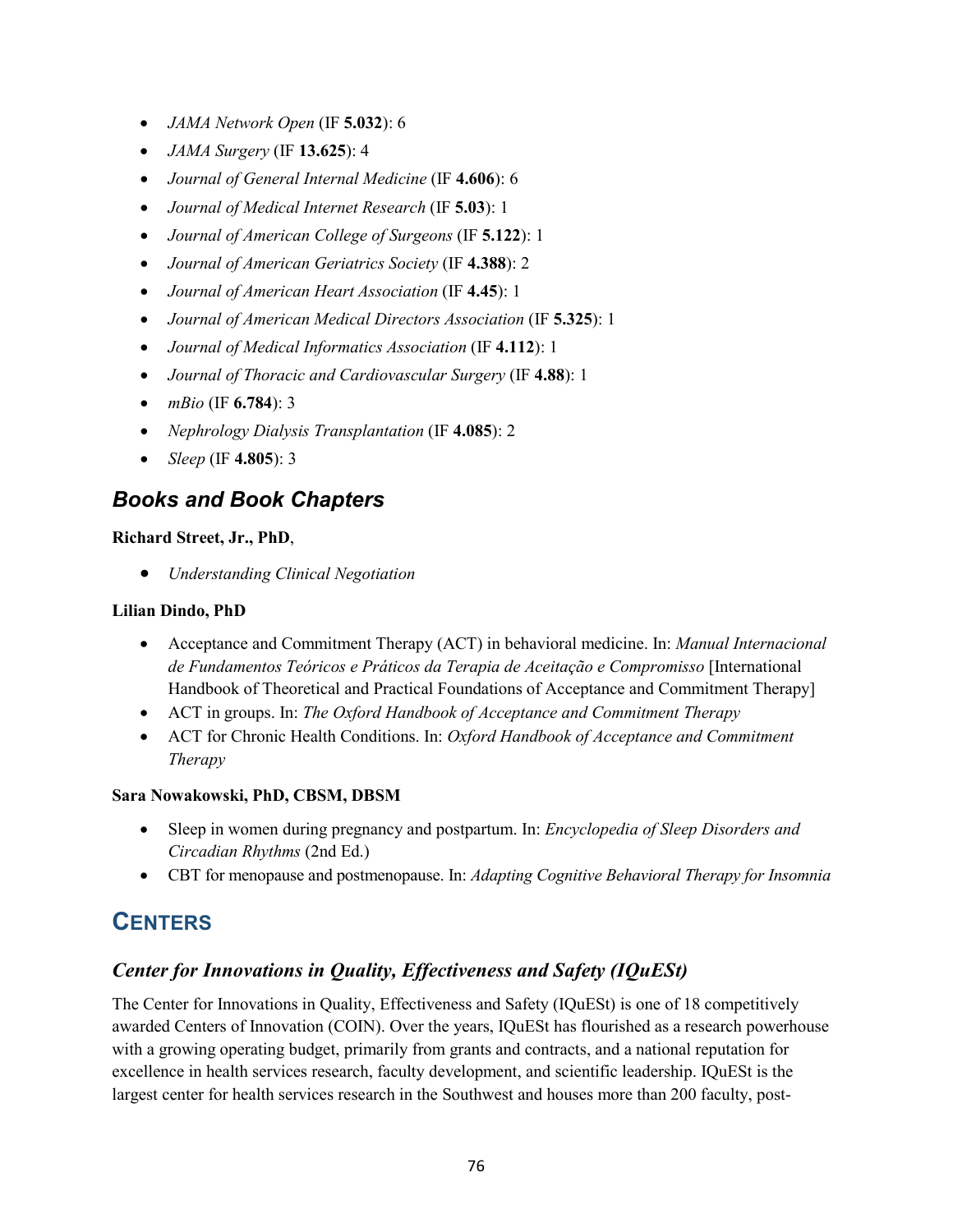doctoral fellows, trainees, and research staff in the Texas Medical Center. IQuESt continues to manage more than \$15 million of total VA funding and \$10 million in non-VA federal and foundation funding (FY21). This year, our investigators published 321 manuscripts in 194 peer-reviewed journals and gave 240 presentations at local and national meetings. Our work has contributed to 55 papers cited in 14 Institute for Healthcare Improvement reports, 124 papers cited in 63 clinical guidelines for patient care, one paper selected by Faculty of 1000 (F1000) as one of the top 2% of all published articles in the biology and medicine sciences and five papers cited in U.S. Centers for Disease Control-recommended programs.

IQuESt provides an inclusive environment to support, mentor and develop outstanding research leaders. IQuESt research extends from patient experience to clinical practice and outcomes of care, to the development of health care policy, and has been disseminated to key policy makers, healthcare administrative leaders, influential stakeholders and the mainstream media, as well as the best academic journals and professional scientific societies. In addition, IQuESt investigators are nationally renowned for our excellence in research involving large national healthcare databases. Within the Department of Medicine at Baylor College of Medicine, we have faculty in multiple sections, including Health Services Research, Nephrology, Cardiovascular Research, Gastroenterology, Geriatrics, Rheumatology, Pulmonary/Critical Care and Infectious Diseases. In addition, our faculty is represented in several Baylor departments apart from Medicine, including Psychiatry, Pediatrics, Surgery and Physical Medicine & Rehabilitation.

# *Patient Safety Center of Inquiry*

This multidisciplinary team at the **Patient Safety Center of Inquiry** (physicians and professionals from a range of fields - including social science, cognitive psychology, public health, internal medicine, computer science and human factors engineering) is focused on the improvement of patient safety and the reduction of diagnostic errors. They approach this goal through several methods, ranging from the development of trigger algorithms for electronic health records (EHRs) to proactively monitoring for delays in test result follow-up to the creation of guidelines for safe EHR usage in the form of the SAFER Guides. Their research is funded by a combination of government-sponsored grants (including the Agency for Healthcare Research and Quality and the Veterans Affairs Health Services Research and Development Service) and private foundation grants (such as the Gordon and Betty Moore Foundation). The team publishes their findings in various high-impact journals and disseminates their research by speaking at events and conferences throughout the country.

# *Health Profession Education, Evaluation and Research (HPEER)*

The Advanced Fellowship in HPEER, funded through the Office of Academic Affiliations, is an interprofessional, two-year fellowship for post-doctoral and post-masters fellows in curriculum design and implementation, evaluation, and research. HPEER fellows are trained with the knowledge and skills to lead, evaluate, and transform health professions education. There are six HPEER sites located in VA hospitals across the United States. The **Coordinating Center for Health Profession Education, Evaluation and Research** was established in 2021 with leadership from Houston, TX, and White River Junction, VT, and is physically located within IQuESt at MEDVAMC and BCM. The Coordinating Center is responsible for the development and execution of a coordinated, cohesive national HPEER program, which includes curricula development and delivery, program evaluation, continuous program improvement, site support and engagement, outreach and marketing.